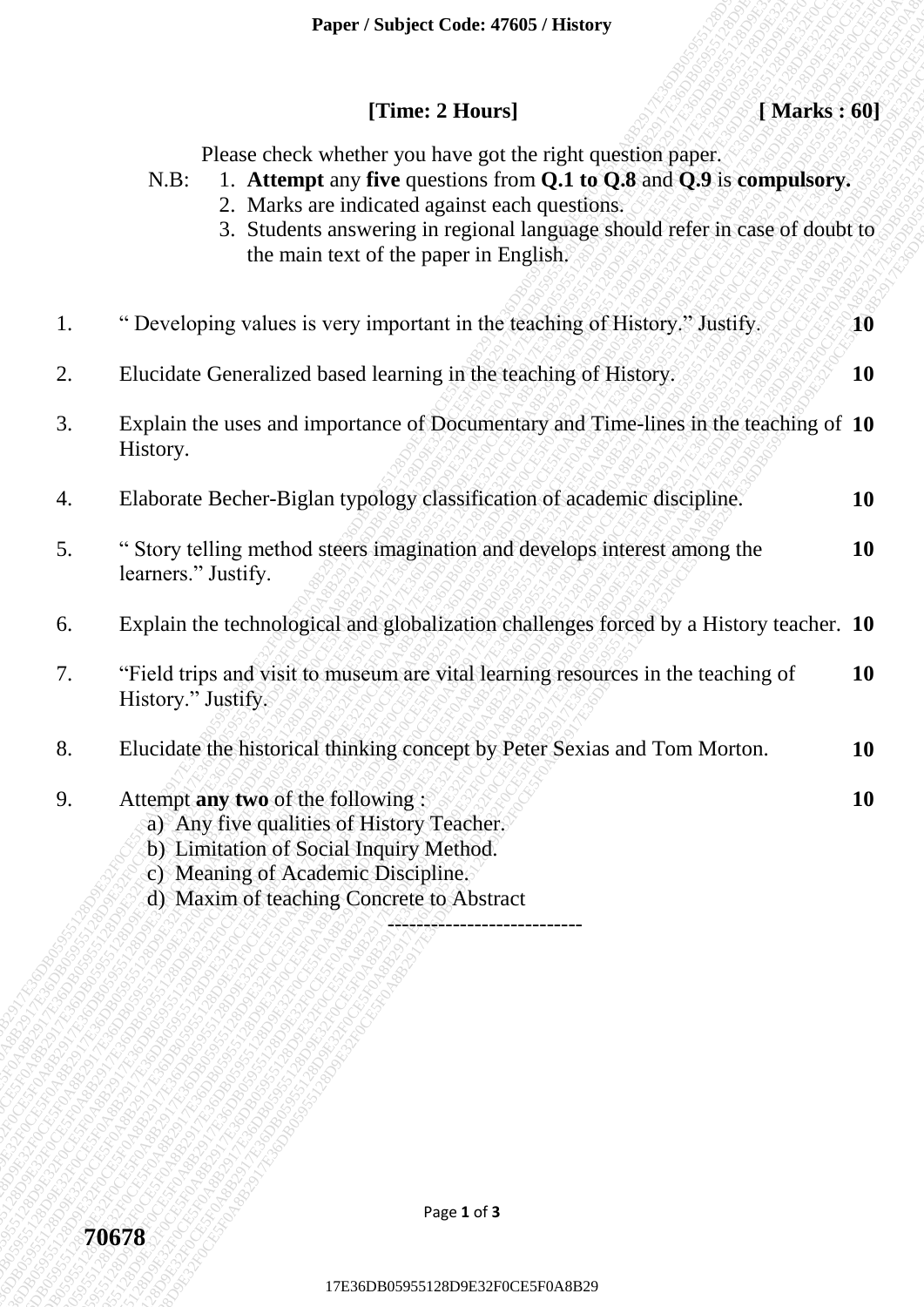## मराठी रूपांतर

| <u>(2</u> तास)<br>गूण : ६०                                                                                                                                                                                     |    |
|----------------------------------------------------------------------------------------------------------------------------------------------------------------------------------------------------------------|----|
| ''इतिहास अध्यापनात मूल्यांचा विकास महत्त्वपूर्ण आहे.'' समर्थन करा.                                                                                                                                             | 80 |
| इतिहास अध्यापनातील सामान्यीकरणाधिष्ठीत अध्ययन विशद् करा.                                                                                                                                                       | 80 |
| इतिहास अध्यापनात माहितीपट आणि कालरेषा याचे महत्त्व स्पष्ट करा.                                                                                                                                                 | 80 |
| बेचर-बिगलन यांनी दिलेल्या विद्याशाखांचे वर्गीकरण विशद करा.                                                                                                                                                     | 80 |
| ''कथाकथन पध्दती विद्यार्थ्यांच्या कल्पनाशक्तीला वाव देते आणि रूची विकसीत करते.''<br>समर्थन करा.                                                                                                                | 80 |
| इतिहास शिक्षकापुढील तंत्रज्ञानात्मक व जागतिकीकरणात्मक विषयक आव्हाने स्पष्ट करा.                                                                                                                                | 80 |
| 'इतिहास अध्यापनात क्षेत्रभेट आणि संग्रहालयाला भेट हे महत्त्वाचे स्त्रोत आहेत'. समर्थन करा.                                                                                                                     | 80 |
| पिटर सोक्सिअस आणि टॉम मॉर्टिन यांनी दिलेल्या सहा ऐतिहासिक वैचारिक संकल्पना विशद<br>करा.                                                                                                                        | 80 |
| खालीलपैकी कोणत्याही दोहोंवर थोडक्यात लिहा.<br>अ. इतिहास शिक्षकाची कोणतेही पाच गुणवैशिष्ट्ये<br>ब. सामाजिक पृच्छा पध्दतीच्या मर्यादा<br>क. शैक्षणिक शाखांचा अर्थ<br>ड. अध्यापनाचे सूत्र : मूर्ताकडून अमूर्ताकडे | १० |

70678

 $\overline{\xi}$ .

 $\ddot{\mathcal{S}}$ .

३.

 $\lambda$ .

५.

 $\epsilon$ .

 $\mathcal{G}.$ 

 $\mathcal{L}.$ 

९.

Page 2 of 3